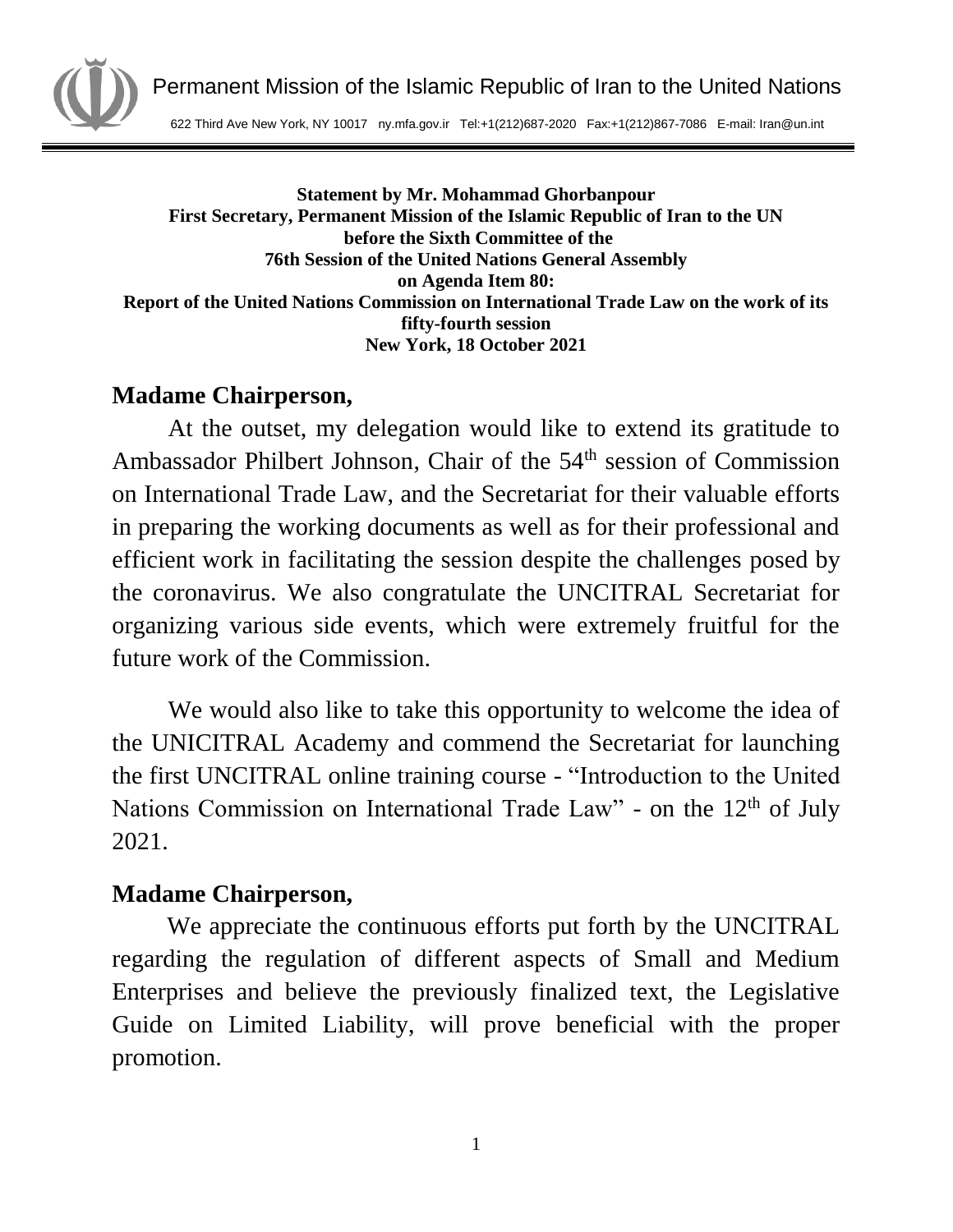The Islamic Republic of Iran greatly appreciates the work of Working Group II for its efforts towards preparing consistent rules and resolving legal concerns regarding 'mediation'. We are of the view that the triple documents complementing Mediation Model Law (a.k.a. Guide to Enactment, Rules and Notes) will also prove very useful in practice.

While the discussions on Working Group III have exhibited the potential to become somewhat controversial and challenging, we believe and hope that the Working Group shall be able to overcome the difficulties it may face through resorting to the capacity of the Secretariat and authentic leadership.

The Islamic Republic of Iran attaches great importance to the topic of digital economy, which will be on the agenda of Working Group IV, and is looking forward to receiving complementary analytical reports from the Secretariat that will provide a wider scope on the different aspects of Digital Economy.

Under the excellent leadership of its Chair, Working Group V has diligently worked towards creating a simplified insolvency regime. We anticipate that fruitful discussions will commence in the near future that can better lead to a successful outcome for the next project on asset tracing and recovery.

With respect to Working Group VI, we shall once again refer to the potential negative impacts to the unprecedented practice of consideration of texts prepared by NGOs and turning them into UN conventions.